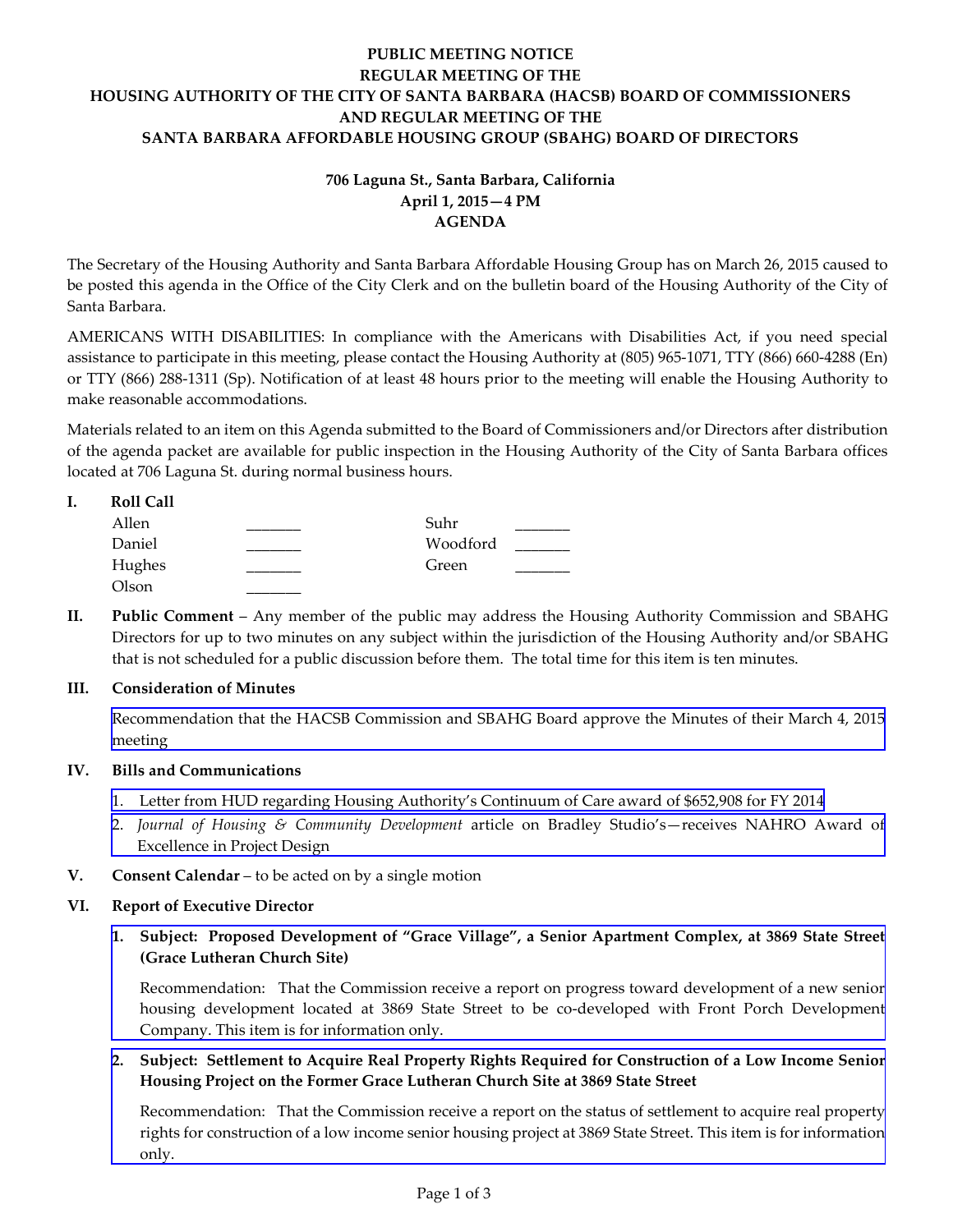## **3. Subject: Grant Request from Landlord Liaison Program**

Recommendation:That the Commission: (1) consider a grant request from Transition House on behalf of the Landlord Liaison Program for source funding; and (2) if deemed appropriate, authorize a grant of up to [\\$35,000 from the Authority's Non-HUD Operating Reserves](http://hacsb.org/download/meetings-2015/items/04_april/item_VI_III_2015_04_01.pdf)

# **4. Subject: Funding Request from Central Coast Collaborative on Homelessness (C3H)**

[Recommendation: That the Commission: \(1\) consider a grant request in the amount of \\$25,000 to C3H for](http://hacsb.org/download/meetings-2015/items/04_april/item_VI_IV_2015_04_01.pdf)  their operating year of July 1, 2015 through June 30, 2016; and (2) if approved, appropriate the needed funding from Non-HUD Operating Reserves

## **5. Subject: Funding Request from Rental Housing Mediation Task Force**

Recommendation: That the Commission: (1) consider a grant request in the amount of \$10,000 to the City's [Rental Housing Mediation Task Force for their operating year of July 1, 2015 through June 30, 2016; and](http://hacsb.org/download/meetings-2015/items/04_april/item_VI_V_2015_04_01.pdf) (2) if approved, appropriate the needed funding from Non-HUD Operating Reserves

#### **6. Subject: Amendment of Internal Policy for Granting Funds to Community Organizations**

Recommendation: That the Commission receive a copy of the Authority's amended internal guidance [document related to the provision of staff services and the granting of funds to community organizations.](http://hacsb.org/download/meetings-2015/items/04_april/item_VI_VI_2015_04_01.pdf)  This item seeks Commission's general concurrence with this internal policy as amended

#### **7. Subject: Proposed Development of "The Gardens on Hope" at 251 S. Hope Avenue**

Recommendation: That the Commission review with staff City staff's latest position on the desired creek setback for the Authority's proposed project known as "The Gardens on Hope" at 251 S. Hope Ave. and provide direction to staff on a possible alternative site plan/design scenario—Oral Report

#### **VII. Treasurer's Report**

#### **1. Subject: Expenditure Resolution January, 2015**

[Recommendation: That the Commission adopt a resolution setting forth costs incurred and payments](http://hacsb.org/download/meetings-2015/items/04_april/item_VII_I_2015_04_01.pdf) made for the month of January, 2015

## **2. Subject: Expenditure Resolution February, 2015**

[Recommendation: That the Commission adopt a resolution setting forth costs incurred and payments](http://hacsb.org/download/meetings-2015/items/04_april/item_VII_II_2015_04_01.pdf) made for the month of February, 2015

#### **VIII. Committee Reports** - None

#### **IX. Unfinished Business** - None

#### **X. New Business**

#### **1. Subject: Destruction of Records for Administration Department**

[Recommendation: That the Commission adopt a resolution authorizing the destruction of certain records](http://hacsb.org/download/meetings-2015/items/04_april/item_X_I_2015_04_01.pdf)  held by the Administration Department

#### **2. Subject: Personnel Related Revisions to the Manual of Policies and Procedures**

[Recommendation: That the Commission adopt a resolution approving revisions to Sections 1.1](http://hacsb.org/download/meetings-2015/items/04_april/item_X_II_2015_04_01.pdf)  Employment Classification and Status, 2.2 Harassment Free Workplace, 2.3 Equal Employment Opportunity, 4.2 Group Health Plan, 4.15 Vacation, 4.16 Sick and Appendix D of the Housing Authority's Manual of Policies and Procedures effective July 1, 2015

# **[3. Subject: Resolution Approving Amendments to the Authority's Manual of Policies and Procedure](http://hacsb.org/download/meetings-2015/items/04_april/item_X_III_2015_04_01.pdf)  Relative to the Authority's Staffing**

Recommendation: That the Commission adopt the attached resolution approving amendments to the Authority's Manual of Policies and Procedures relative to creating a Housing Development Specialist position effective April 1, 2015